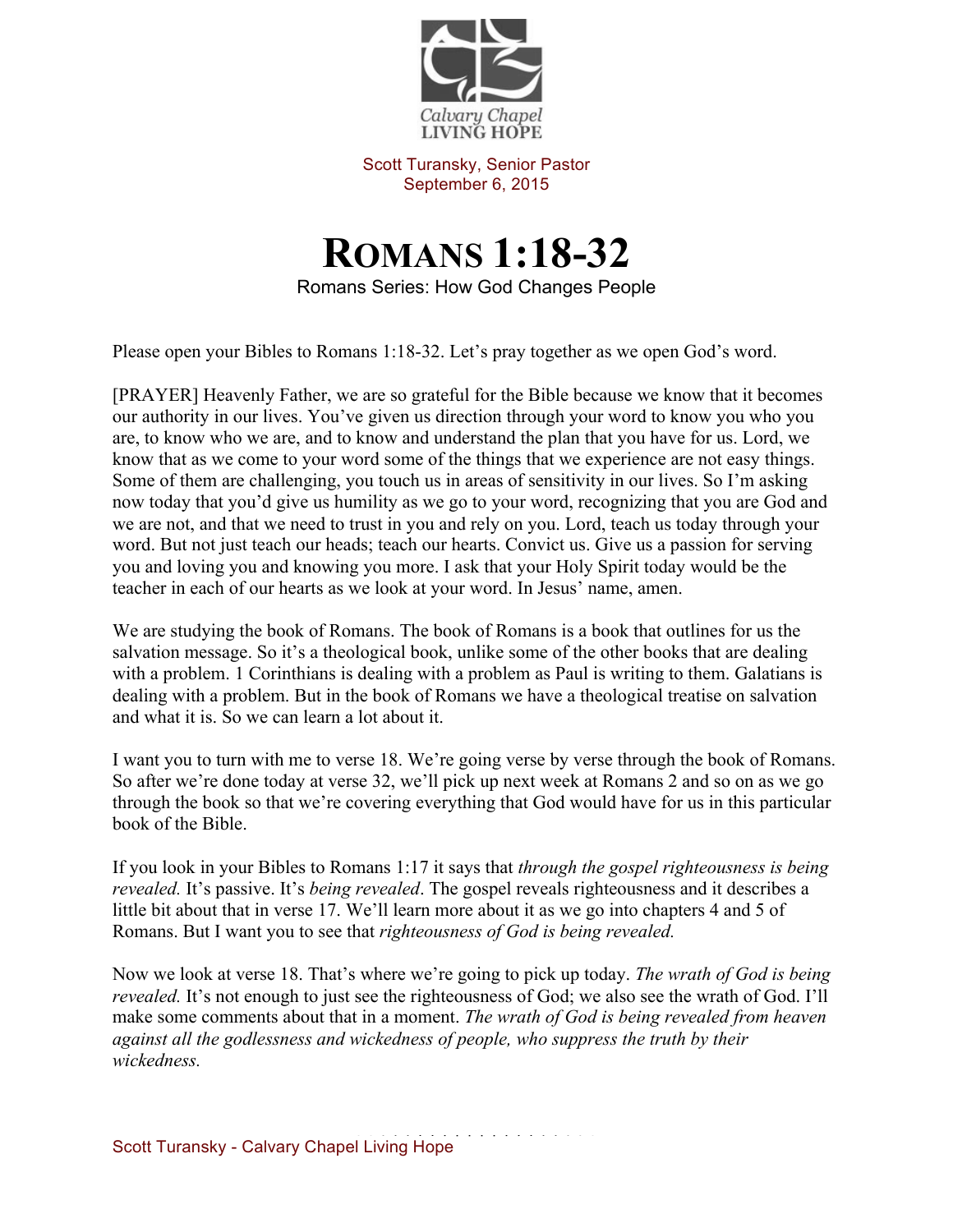Let's first talk about the wrath of God and what it is. We have to understand this because I think in our own lives we have this understanding of our own anger and sometimes we imagine that must be what God's anger is like. In our own lives we often get impulsive, infuriated. Our emotions overcome our ability to think and we act rashly. That's not the same kind of wrath of God that we're talking about here. The reason that happens in us is because our emotions take place in a human body. And a human body is often how we respond to our emotions.

But when the wrath of God is described, it's only similar in one way and that is that it's a response to some problem that's out there. Our anger, when we get angry as individuals it's because something is wrong. Sometimes the something wrong is out there. Sometimes the something wrong is being mean to somebody. One son is being mean to another, and so you're angry about it. Or sometimes something's wrong inside where "I expected to be left alone and you're bothering me here!" Sometimes there's demandingness inside of our own hearts. Something's wrong, provoking the anger.

The same thing is true with God. When someone violates the standard that God has set up, we call that sin and there's this response that's consistent. It's not impulsive. It's a consistent tidal wave of emotional response to sin that comes whenever sin is present. It's not impulsive, it's not illogical; it's a consistent response to sin. When sin comes into contact with a perfectly righteous God, you have a reaction. It's a reaction called the wrath of God. That's what we see.

The times that we don't experience the wrath of God is when it's been taken care of in one way or another – through God's mercy or God's grace. The gospel story continues and we realize in the gospel that Jesus Christ died on the cross to take away the wrath of God so that we can experience the love of God. That's the beauty of the gospel message and we'll continue to develop that over the coming weeks. We don't experience the wrath of God when we've trusted Jesus Christ as our Lord and Savior because judicially that wrath has been taken care of.

Now I want to look at another part of this verse where it says at the end it's talking about the godless, the wicked person. It talks about us as people. It says *who suppress the truth by their wickedness.* They *suppress the truth*. The implication is there that the truth is there. In every one of us the truth about God is present in our hearts and God is drawing us to Himself. The truth is there and in order for us to go our own way, do our own thing, we have to suppress that truth. But it's still there.

This is what makes the gospel message easier to share than trying to sell someone on some product or something else. Okay? Because inside of the person there's already a God-shaped hole that needs to be filled. And people try to fill it in all kinds of different ways. And so when you appeal to someone and you talk to them about the gospel, many people are ready to receive that message and say, "That is it. It rings true to me" because God has placed truth in them. I need that truth. I need it.

Now sometimes many people don't have it yet. They don't know it, so when you share the gospel of Jesus Christ, the message of salvation with someone, it rings true for them and they say, "I want it." But in this case a person who is doing the wrong thing has to suppress that truth by their evil deeds or by their wickedness.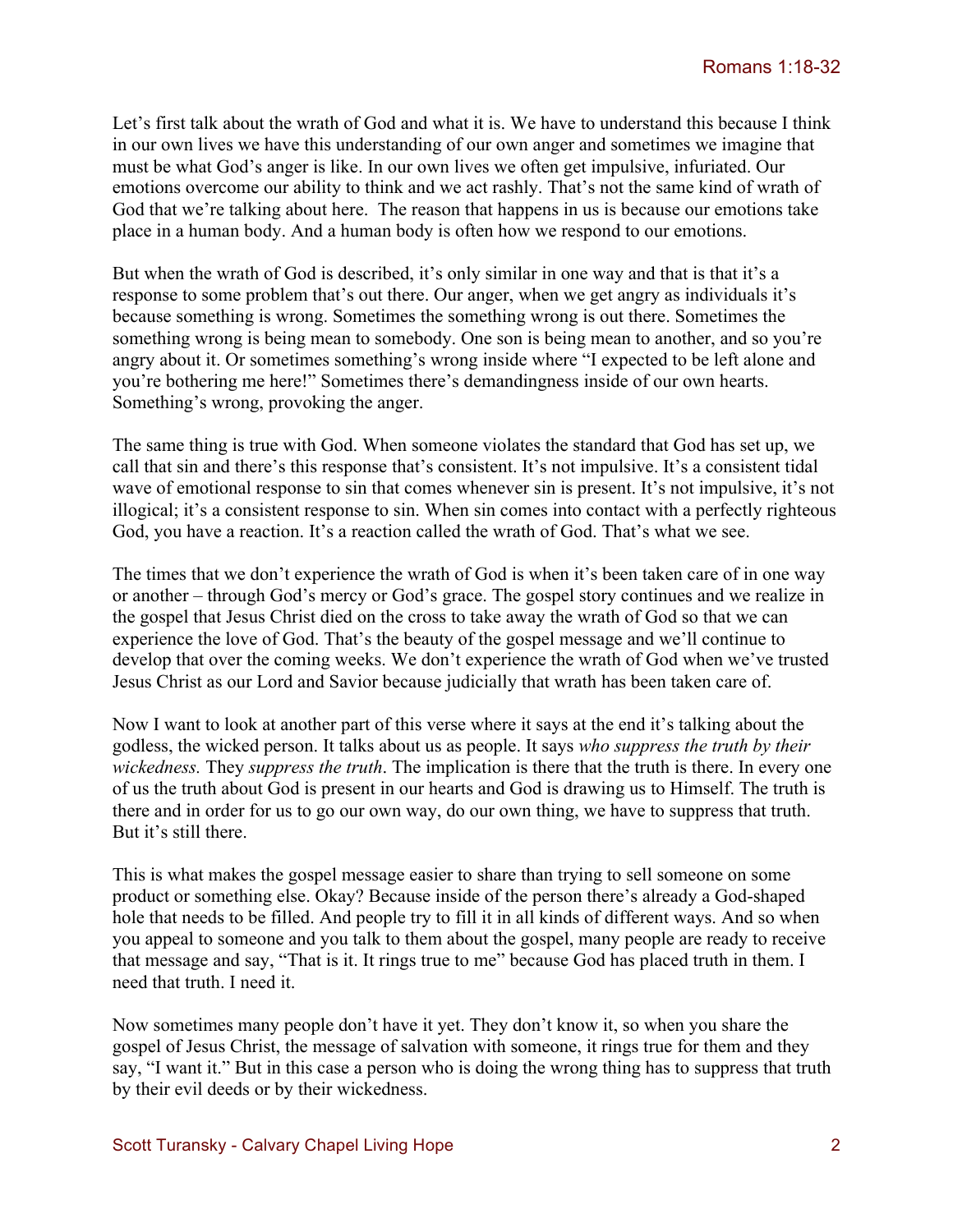There aren't multiple truths. There's one truth because God created us. He created all of us and He created us with this drawing truth inside of us so that when it's there it's available and it meets the need that's inside.

I just want to share that with you because as you go out and you share the gospel with people, you do not have to save people. God saves people. We just present the message. Because the message rings true in people's lives. People need to hear the message of the gospel, and when they hear it, it rings true for them.

So they *suppress the truth by their wickedness*, *since what may be known about God is plain to them because God has made it plain to them. For since the creation of the world God's invisible qualities—his eternal power and divine nature—have been clearly seen, being understood from what has been made, so that people are without excuse.* 

There's something inside of every person that says that they know there's a God.

Verse 20 says, *being understood from what has been made.* That's the word *poema* or any word, something that's been created. At the Franklin Institute this week, I watched a display about how the world has been evolving for six billion years. Amazing to watch this. But the whole idea of evolution is an alternative to understanding that God exists.

If you don't believe God exists, you've got to figure out some way to describe how this world came to me. Because we have a world. And if it wasn't created by a creator, then you've got to find some humanistic way or some natural way in which it comes about. So there's an attempt through evolution to find an alternative to God. Because if I can get rid of God as the designer, God as the creator of me, then I really don't have to listen to what He has to say. I don't have to obey Him. I don't have to abide by His guidelines or anything else.

Psalm 19 in the Old Testament says something similar to this. In Psalm 19:1-4 it says, *The heavens declare the glory of God; the skies proclaim the work of his hands. Day after day they pour forth speech; night after night they reveal knowledge. They have no speech, they use no words; no sound is heard from them. Yet their voice goes out into all the earth, their words to the ends of the world.*

There's a beacon. Just by looking at creation. You can look at any one of the sciences.

If you look at geology and you start studying dirt and you start studying rocks, you go, "Whoa. There's a designer here."

If you study biology, the study of life, you start learning about these things and you go, "Wow. This is complicated."

If you study medicine, you start seeing all kinds of things that are just fascinating.

If you study botany it's just very interesting and intriguing. There's a creator behind this.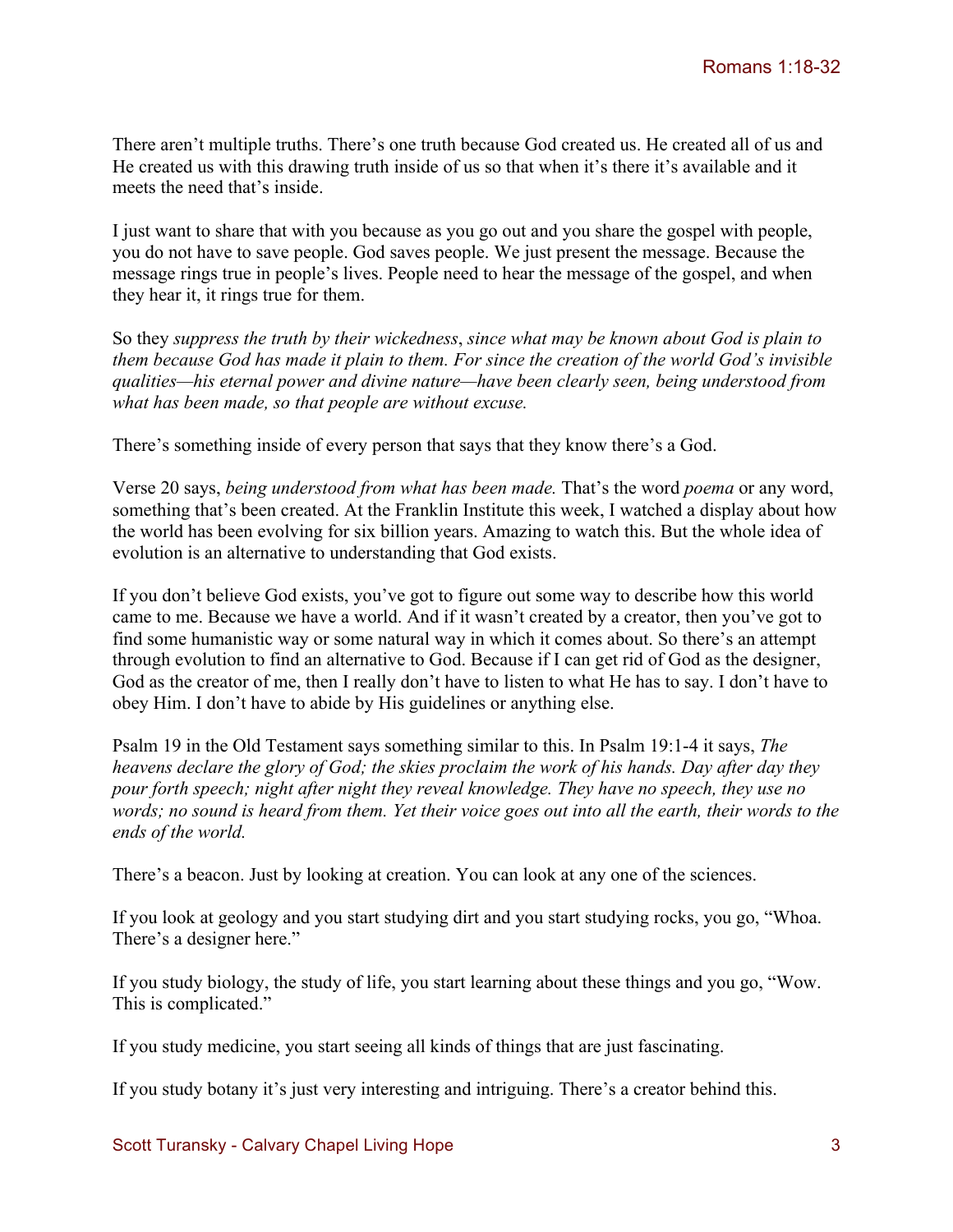If you're studying astronomy and you see the hugeness of the galaxies, there's a creator behind this. It's just amazing.

And that's the message here that's being talked about in Psalm 19. A message that God exists, that God is a designer. And then we receive the more specific message that God wants to have a personal relationship with us.

Let's go on to verse 21 in Romans 1. *For although they knew God, they neither glorified him as God nor gave thanks to him, but their thinking became futile and their foolish hearts were darkened.*

This is what happens when you suppress the truth. When you suppress the truth the heart becomes darkened in that area. It's like a putting a dark blanket over that witness that's inside of the heart that says there's a God. He's powerful. Both the witness that's out there and we're going to read later, not this week, but we'll read about the conscience. So it's inside that's drawing us.

*Their thinking became futile.* So the logic of it all gets thrown out the window. That's what happens when the truth is suppressed. I would suggest all of us need to be careful about that. God's truth stands firm and it would be better for us to allow God to conform us to Jesus Christ and the model of Jesus Christ.

Verse 22 continues the thought. *Although they claimed to be wise, they became fools and exchanged the glory of the immortal God for images made to look like a mortal human being and birds and animals and reptiles.*

So you can see that God made us, designed us in our hearts to worship Him. That's His design. When you suppress that, you cover over the God-shaped hole with this darkness in your heart then you're left still with the need to worship. Our hearts need to worship something. So you end up worshiping something. You can worship a job, you can worship money, you can worship family, you can worship a hobby. You can worship all kinds of things. But God designed our hearts to worship.

In particular it's going to talk about the desire for sex. I want you to understand this. God designed sex to be a spiritual activity, but our world tries to separate the spiritual from the biological to imagine that they are not connected. God created sex to be this spiritual union between a husband and wife.

In order to illustrate this we're stepping out of Romans for a moment.

In 1 Corinthians 6 it says, *Flee from sexual immorality. All other sins a person commits are outside the body, but whoever sins sexually, sins against their own body. Do you not know that your bodies are temples.*] All of a sudden talking about the Holy Spirit in our bodies.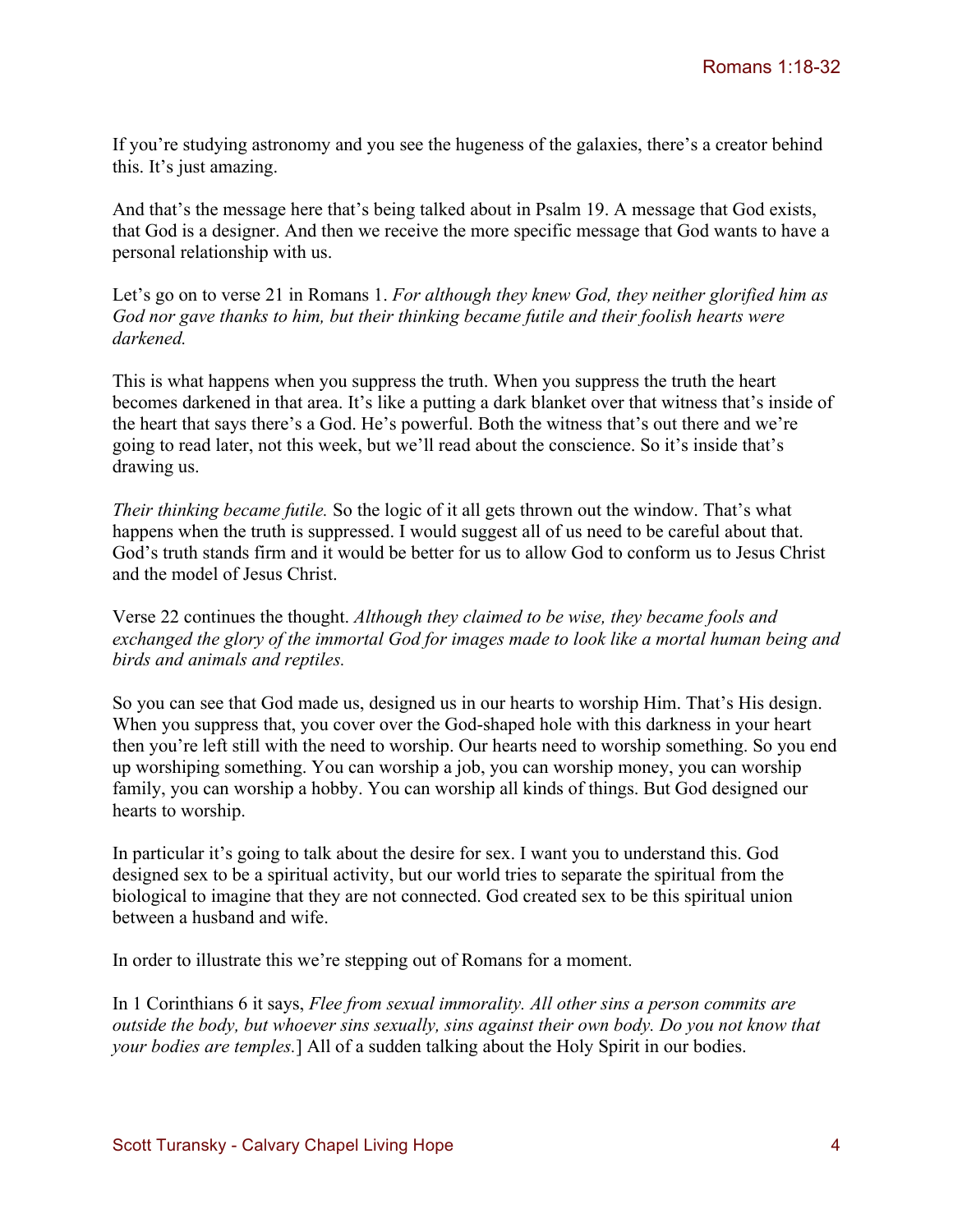You see God has designed sex. Paul's talking in 1 Corinthians about how the Holy Spirit resides in our bodies. *You are not your own; you were bought at a price. Therefore honor God with your bodies.* It's not just a biological act.

Here's another passage in 1 Corinthians 7. *The husband should fulfill his marital duty to his wife, and likewise the wife to her husband. The wife does not have authority over her own body but yields it to her husband. In the same way, the husband does not have authority over his own body but yields it to his wife.* 

When I'm doing marriage counseling or premarital counseling I pull this passage out and I remind people that sex is a ministry. So that your default answer is "yes." If your partner, your husband or your wife, says, "Can we have sex?" your answer should be "yes." Not "well let's see. Do I feel like it?" That's not the question. "Am I in the mood?" That's not the question. The answer is "yes." It's a ministry that you have.

Notice it says, *Do not deprive each other except perhaps by mutual consent and for a time, so that you may devote yourselves to prayer.* Wait a minute. We were talking about sex, now we're talking about prayer. Why? Because prayer and sex have a similarities. They are spiritual

*Then come together again so that Satan will not tempt you because of your lack of self-control.*  So I just want you to see, I think it's important for us to understand, contrary to the world's understanding, that sex is a spiritual activity designed by God between a husband and a wife.

Now go with me back to Romans 1:24. We've come to this place where we see that they've cloaked over their hearts. There's a darkness over the God desire, the desire to serve God and please Him. There is the futility of their thinking, so their thinking is repressed. They're suppressing the truth and they're not thinking logically now. Now they're thinking with their passions or their desires.

That's why it says in verse 24, *Therefore God gave them over in the sinful desires of their hearts to sexual impurity* (that's heterosexual) *for the degrading of their bodies with one another. They exchanged* (now get this, there's an exchange they gave up) *and served created things rather than the Creator—who is forever praised* And so sex becomes one of those desires and people go after that regularly.

The greatest thing that can happen is that you grow old with a person you've been faithful to. There's a spiritual union that takes place that's beautiful there. It's a gift. Young people, I just want to tell you. It is a gift when you save your body for the person you're going to marry so that when you get married what you're sharing with that person is a gift. It's a spiritual gift you give them, not just a biological act. But if you're driven by desires then you get what we have today.

In 2013 nationwide, 15% of high school students reported already having four or more sexual partners. Sex becomes this desire that goes rampant. If you try to separate sex from its design then it becomes this biological thing. And like animals you can just have sex wherever you want. Desire triumphs over truth.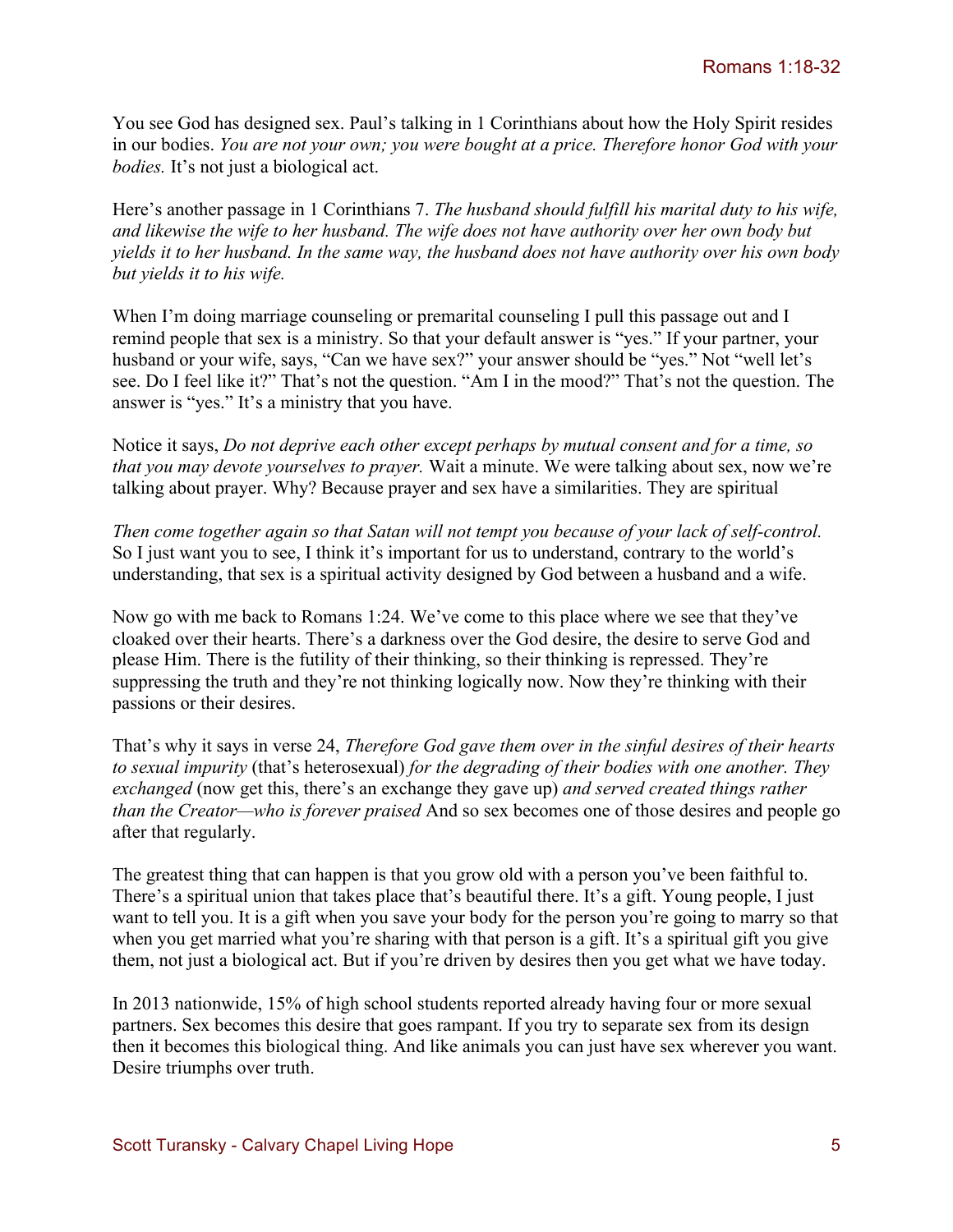So in the first passage, verse 24 is talking about heterosexual problem. It's a sin against God.

Starting in verse 26 we're going to talk about homosexual sex. It is not only a violation against God, it's a violation against nature. We'll read the verses and then we'll talk about it.

Verse 26 – *Because of this, God gave them over to shameful lusts* (those are desires, shameful desires)*. Even their women exchanged natural sexual relations for unnatural ones. In the same way the men also abandoned natural relations with women and were inflamed with lust for one another. Men committed shameful acts with other men, and received in themselves the due penalty for their error.*

Alright. Let's just pause for a moment because I'm about to talk about homosexuality and this is a challenge, I think, for our culture. It's a challenge because in our culture there's a desire to, a pressure for us all to view homosexuality as normal. But it's not only in our culture, there are many of you and me that have friends who are gay or lesbian, many of us who have family members that are gay or lesbian.

The same is true in verse 27. *In the same way the men also abandoned natural relations* has the idea it's against nature. When we're talking about heterosexual sin, a spiritual violation of God when we do it.

In this condition that's against God, we're talking about a violation with nature (lust and desires). But a logical person could look at this and say the plumbing doesn't match. When two men get together, the plumbing doesn't work. It's against nature. God designed a man and a woman to come together in sexual unity. So when you try to do that, it's not logical.

So you can see there it says they burned, *inflamed with lust.* So again, it's the desire, not the logic that they're using in order to come to this thing.

Now I want to clarify several points about homosexuality from this passage that I think will be helpful for you.

Number one, God condemns homosexuality and the person who engages in homosexual activity is in sin. However, the person who is tempted is not in sin. That's temptation. There's a distinction because the desire itself is a temptation, that desire is not necessarily wrong. I mean, temptation is different than acting it out.

It's about what is right and what is wrong according to God's standard. Every one of us are tempted in certain ways. There are passions that we wish we could go after. In fact, there's a godliness that takes place when anyone who's tempted to go somewhere, the same way in a person who's tempted to act out in a homosexual way. We are all tempted. So a resisting of temptation of any kind is a demonstration of godliness.

There are some practicing homosexuals who will make the statement, think they're thinking according to God's word. I want to help you understand why. Because sometimes homosexuals will say It's "unfair to ask me not to act out in this way." That line of thinking is wrong. It's an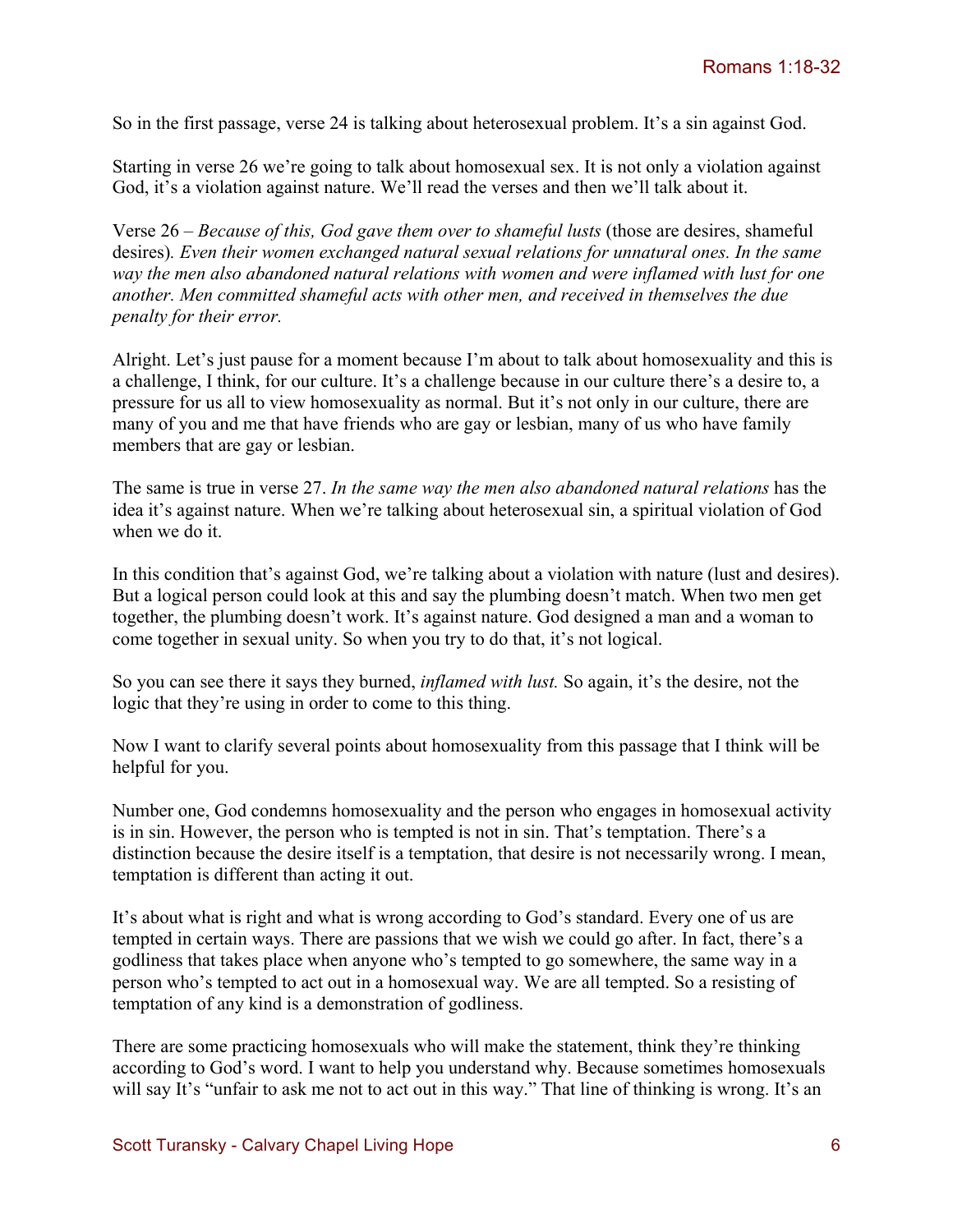argument that's thrown around today. "I've been made this way." That's one of the first things you're going to hear. "Don't challenge the fact that I have these desires. I've had them since birth," or whatever.

Here's what I want to say. Desire isn't a legitimate reason for practicing it. We all are born with tendencies.

Let me help you understand what the sin nature is. The sin nature is a tendency. All of us are born with a sin nature, so it's not wrong to suggest that someone is born with a desire. Some people, I'm convinced, are born with a tendency to pyromania. They're born that way. There are some people who are born with a tendency toward dishonesty. A tendency does not make it right. Homosexuality is wrong.

This is not the only passage that deals with this subject. In Leviticus 18:22 it says, *Do not have sexual relations with a man as one does with a woman*. *If a man has sexual relations with a man as one does with a woman, both of them have done what is detestable.* 

We are not living in Old Testament times. We are not killing people who are homosexuals. Okay? We aren't killing those who are disobedient to their parents, as was the case in the Old Testament either.

Some people say, "Well that's the Old Testament. What about the New Testament?" Let me point out in the New Testament we have a reference to this story in Genesis 19 where God destroyed Sodom and Gomorrah. The final straw was the homosexuality that they were engaged in. And so in Jude, referring back to that, it says, *In a similar way, Sodom and Gomorrah and the surrounding towns gave themselves up to sexual immorality and perversion. They serve as an example of those who suffer the punishment of eternal fire.* The idea here in the New Testament is the same thing, that it's sin.

In 1 Corinthians 6:9-11 we have a list of sins. This is important. Because if you're singling out homosexuality as some bigger sin than something else, then that's a problem. It is in a sin list of other things. All I want you to see is that it's in the sin list. But let's not make it bigger than any other sin.

*Neither the sexually immoral nor idolaters* (that's heterosexual sin) *nor adulterers nor men who have sex with men nor thieves nor the greedy nor drunkards nor slanderers nor swindlers will inherit the kingdom of God.* 

Look at the next statement. Is that the cure for these desires that we have, the cure for acting out is to resist temptation and trust Jesus Christ as Savior. You've come out of that, he's saying to them in the Corinthian church. You've come out of that. You no longer are that.

*And that is what some of you were. But you were washed, you were sanctified, you were justified in the name of the Lord Jesus Christ and by the Spirit of our God.* Wow.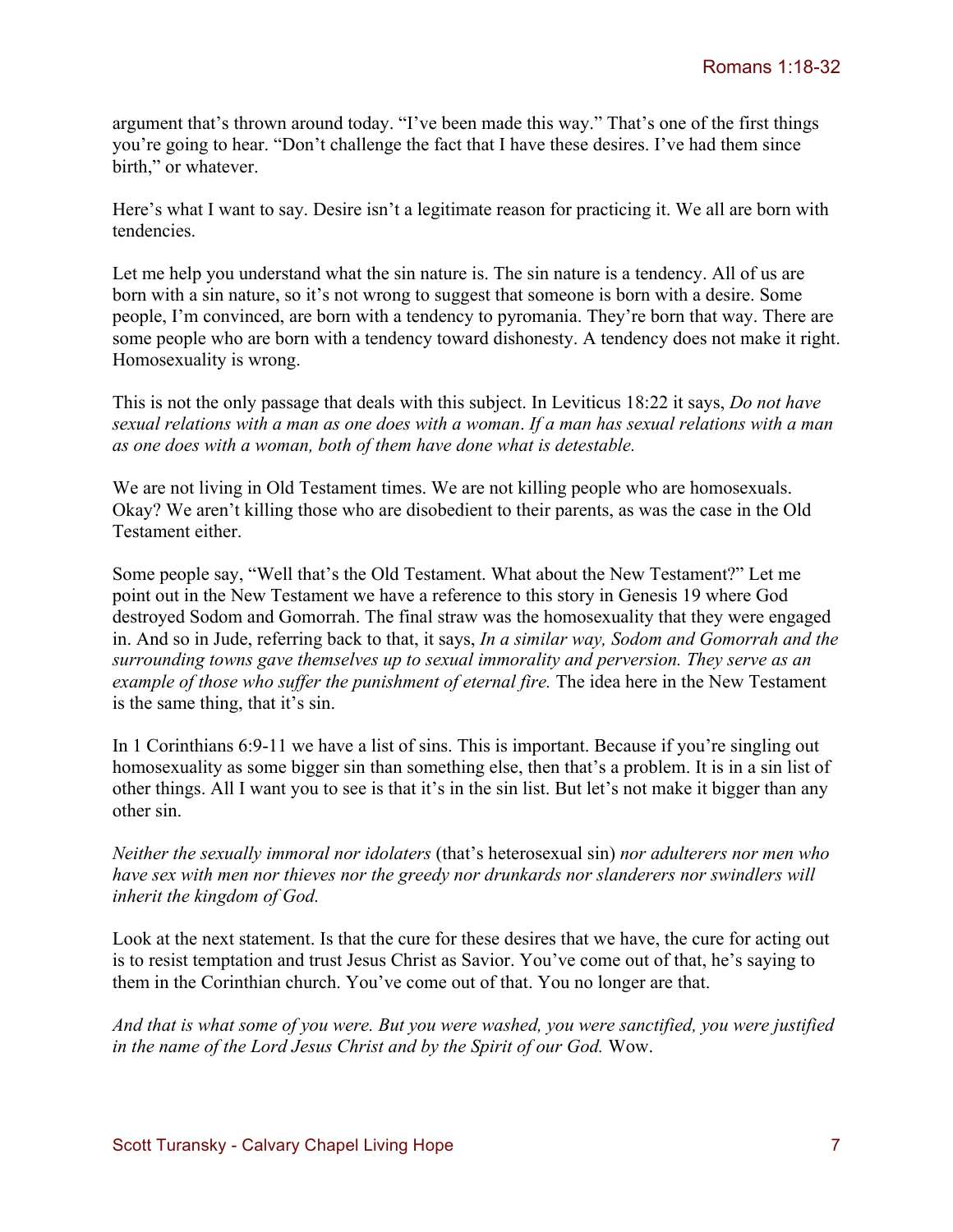Here's another list. Now there's a number of sin lists in the Bible. There's the nasty nine and the evil eight and the dirty dozen and there's all these kinds of sin lists. Again, the point is it's on the list. You need to see in the New Testament we also have homosexuality as a sin listed here.

In 1 Timothy 1:9-10 – *We also know that the law is made not for the righteous but for lawbreakers and rebels, the ungodly and sinful, the unholy and irreligious, for those who kill their fathers or mothers, for murderers, for the sexually immoral, for those practicing homosexuality, for slave traders and liars and perjurers—and for whatever else*. You need to understand that God takes a stand against homosexuality. It is wrong.

Sometimes homosexuals believe that they are being picked on by Christians. But if we are being pressured to accept something that is sinful as natural and normal, we take a stand against that. Homosexuality is like any other sin.

Then notice verse 28. *Furthermore, just as they did not think it worthwhile to retain the knowledge of God, so God gave them over to a depraved mind, so that they do what ought not to be done. They have become filled with every kind of wickedness, evil, greed and depravity.* And here's some things that are on the list. *They are full of envy, murder, strife, deceit and malice. They are gossips, slanderers, God-haters, insolent, arrogant and boastful; they invent ways of doing evil; they disobey their parents; they have no understanding, no fidelity, no love, no mercy.* 

Young people, you've got to think about this. We're talking about evil things here and then all of a sudden they throw in disobeying parents. The point is here, once you start going down this path and you darken in your heart, what can you take a stand against? You have now made anything available. Anything goes at this point.

Now verse 32 in our passage is an important verse because there's sometimes people will say, "Oh I wouldn't do that, but I want to affirm the right of someone who is different than me and who wants to do something different. I want to make sure they have the right to do their own thing." Be careful about that, according to Romans 1:32. *Although they know God's righteous decree that those who do such things deserve death, they not only continue to do these very things but also approve of those who practice them.* 

In some respects today we've singled out this one sin of homosexuality. We have a challenge here and so it is something that I think is important for us to talk about. The bigger issue is about salvation for Jesus Christ. That is the most important thing.

I do believe that some people will come to their conclusion in their own hearts, and righteously so, that they might go to a wedding of a friend or a coworker or a family member who's gay. Or there are some who might justifiably say, "No, I'm not going there because I believe that's wrong." That decision is left up to the individual to decide what is best.

But the primary goal for either of them is the same. The goal is to build relationship with them so we can introduce them to Jesus Christ and the truths that Jesus Christ offer because the real benefit of any person is that the blinders come off, the darkness comes out of the heart. The